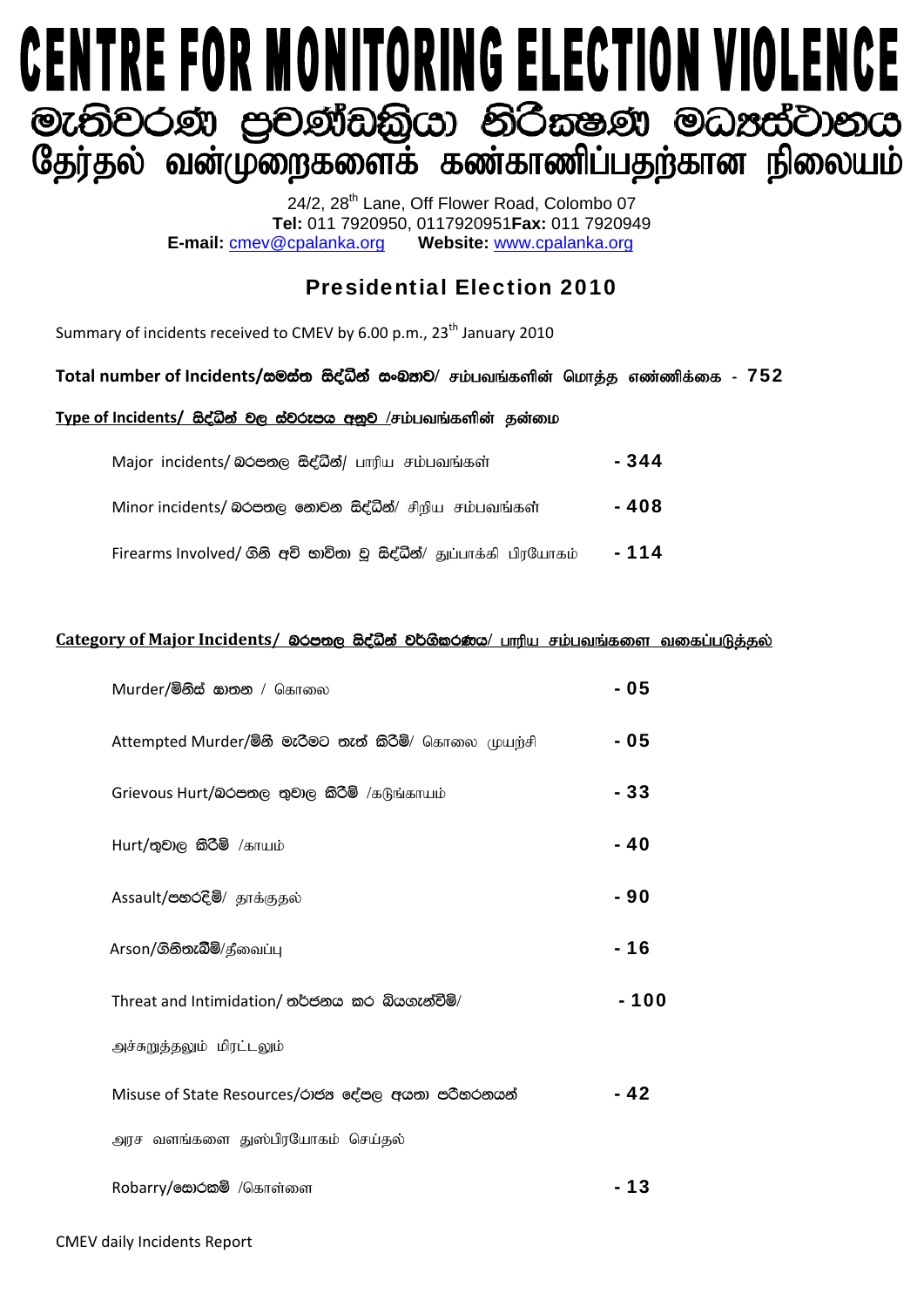**District in which the highest Number of Incidents were reported / වැඩිම සිද්ධින් සංඛතවක් වාර්තා වූ දිස්තිුක්කයන්** அதிக சம்பவங்கள் இடம்பெற்றதாக அறிக்கையிடப்பட்ட மாவட்டம்.

Kurunagala = 72, Polonnaruwa = 64, Mathara = 60, Anuradapura = 56, Galle = 52

#### **Alleged Perpetrators / @Dic @Dic @ @Dic @Dic @@Digity ; @Dilliged Perpetrators / @Dic @Digity ;**

| Against UPFA./ එ.ජ.லி. ை එරෙහිව /ஐ.ம.சு.மு க்கு எதிராக      | $-369$ |
|-------------------------------------------------------------|--------|
| Against NDF/ கூஜ. சை செல்லி /பு.ஜ. முக்கு எதிராக            | - 10   |
| Against UNP/ இ. ூ. சே. செல்லி / ஐ. தே. க க்கு எதிராக        | - 31   |
| Against JVP/ ජ.වි.පෙ ට එරෙහිව/ ம.வி.மு க்கு எதிராக          | $-15$  |
| Against unidentified Parties/ සැකකරුවන් නම් නොකල            | - 298  |
| அடையாளம் காணப்படாத தரப்புக்கு எதிராக                        |        |
| Against Police/ <b>පොලිසියට එරෙහිව</b> /பொலிஸாருக்கு எதிராக | - 07   |

حناكا

D.M.Dissanayake National Coordinator/ ජාතික සම්බන්ධිකාරක $/$ 

தேசிய ஒருங்கிணைப்பாளர்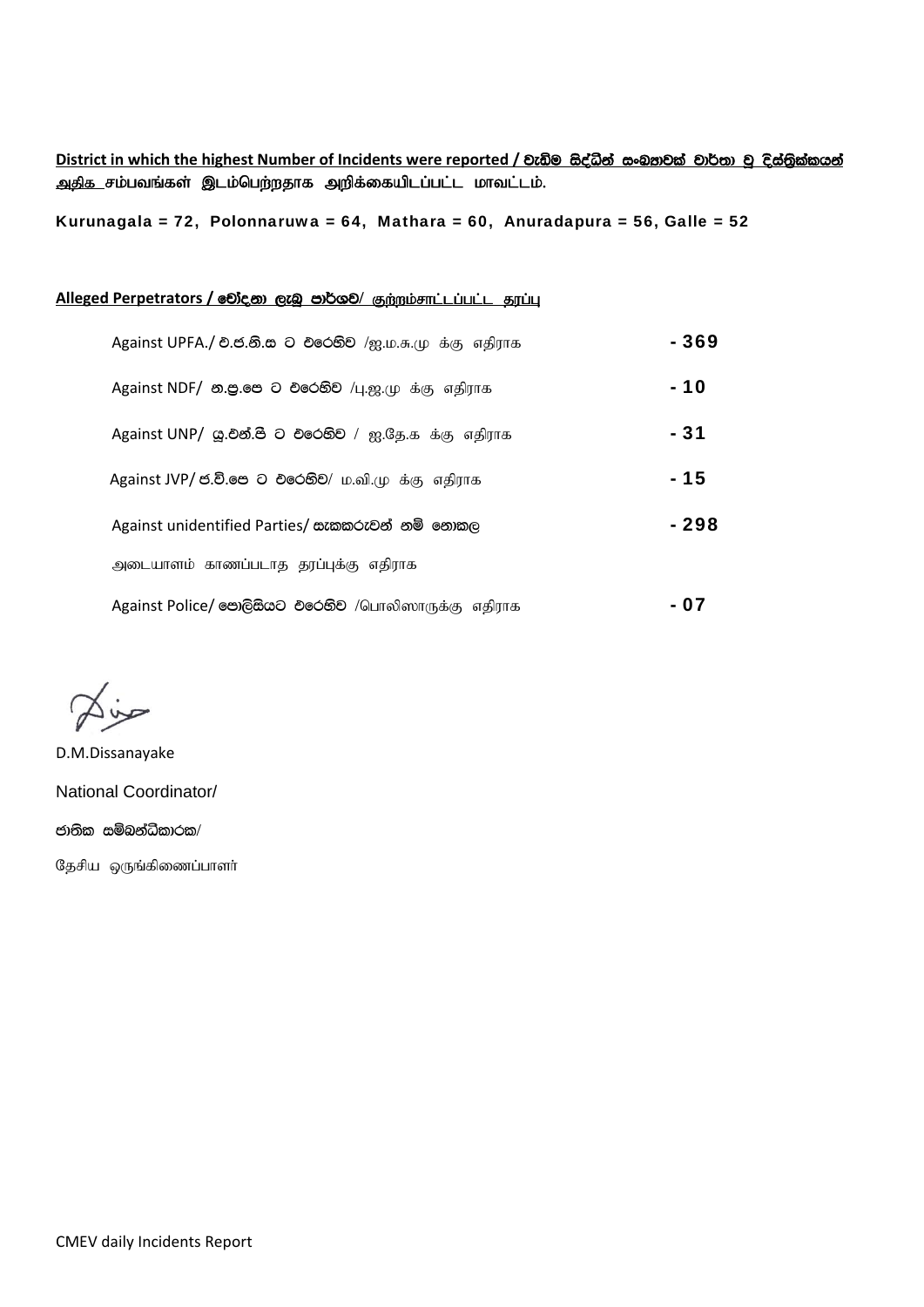**Total In ncidents b by District t Wise (75 52)** 



**[ 23 3/11/2009 9 – 23/1/2 2010] 6.00 PM**

*Cumulative Figures of Confirmed incidents of election related violence as of 23th January 2010 from the*  Cumulative Figures of Confirmed incidents of election related violence as of 23<sup>th</sup> January 2010 from the<br>Presidential Election Gazette notification on 23<sup>rd</sup> November *Presidential Election Gazette notification on 23rd November*